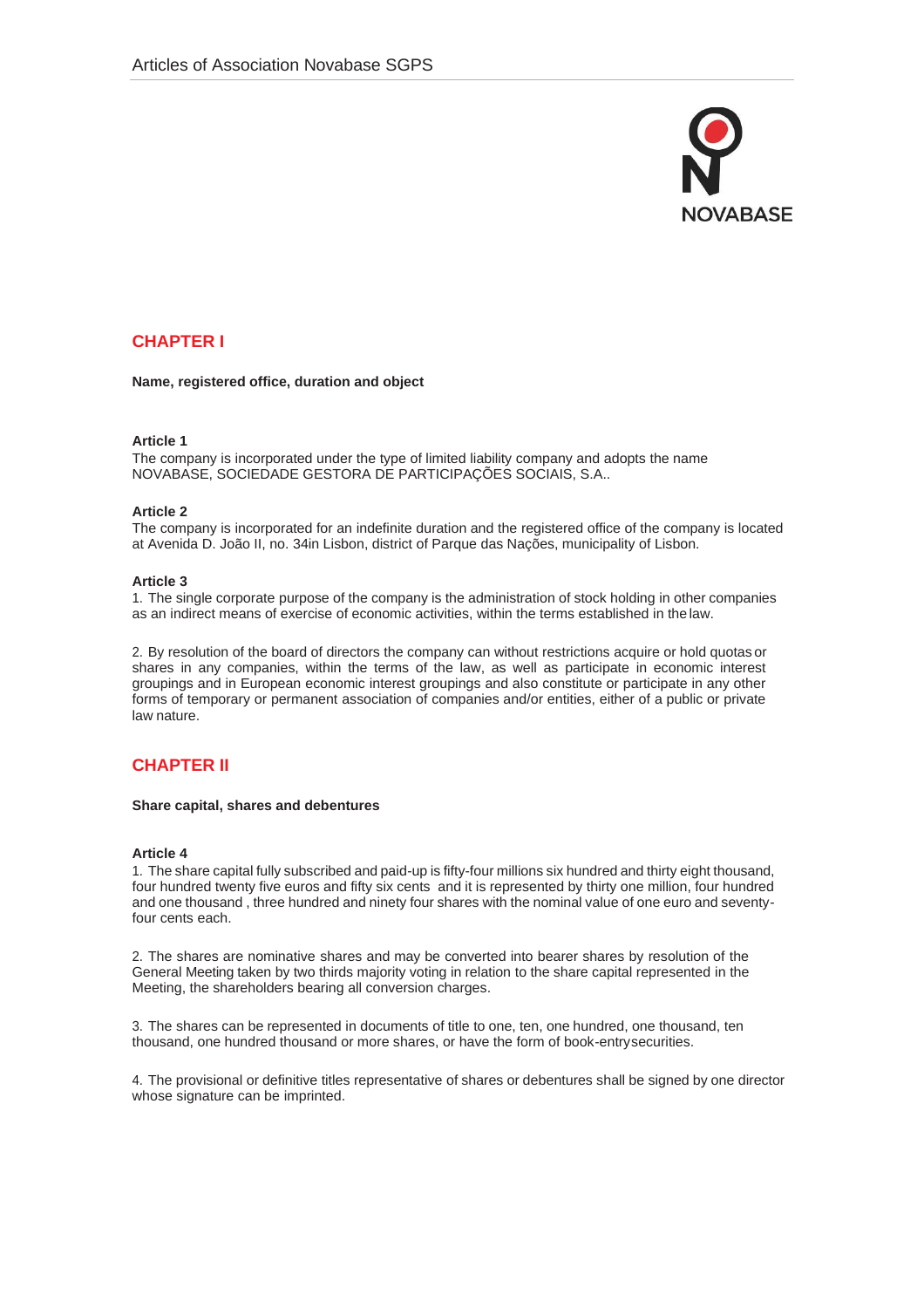### **Article 5**

In each share capital increase by new entries in cash, the persons that at the time of the resolution are shareholders can subscribe new shares with a first right of refusal in relation to a non-shareholder, except if otherwise resolved by the General Meeting, within the limits established in the law.

#### **Article 6**

1. Within the terms of the law, the company can issue all kinds of shares including classes of privileged shares, notably preference shares with or without voting rights, redeemable or not.

2. The company can issue debentures or other securities within the terms of the legislation in force as well as effect operations permitted under the law in relation to its own debentures or securities issued by the company.

# **CHAPTER III**

### **Statutory Bodies**

### **Section I – General Provisions**

#### **Article 7**

1. The corporate bodies are the board of the General Meeting, the Board of Directors, the Audit Board and the Statutory Auditor.

2. The company shall also appoint a Secretary and the respective substitute within the terms of article four hundred and six-A, paragraph one, of the Commercial Companies Code, who shall exercise the functions established in the law.

### **Article 8**

1. Members of the board of the General Meeting, Board of Directors and Audit Board and the Statutory Auditor are elected by the General Meeting for periods of three years, and may be re-elected one or more times.

2. At the end of their respective terms of office, the elected members of the board of the General Meeitng and of the company bodies shall remain in functions until appointment of newmembers.

3. The remuneration of members of the board of the General Meeting, members of the Board of Directors, members of the Audit Board and the Statutory Auditor is fixed each year by the General Meeting of Shareholders or by a remuneration committee appointed by the General Meeting.

4. The right to a retirement supplement may be attributed to the directors, for which the Company may enter into insurance agreements in favor of the directors.

#### **Section II – General Assembly**

#### **Article 9**

1. Only shareholders with the right to vote can be present at the General Meeting.

2. The shareholders intending to participate in the General Meeting shall have, at 0:00 hours (GMT) on the fifth trading day before the respective meeting, shares granting at least one vote, pursuant to the law and the articles of association, registered in the account of book-entry securities opened in their name with a financial intermediary.

3. Any transfer of shares after the moment referred to in the preceding paragraph shall not affect the exercise of rights granted therein, and such exercise is not dependent on any blocking of shares between that date and the date of the General Meeting.

4. Calls for General Meetings shall describe the way how each shareholder shall prove its right to participate in the General Meeting and discuss and vote therein, notably inform on the way to provide any required information and the applicable deadlines.

5. Each share corresponds to one vote.

6. In case of shares held by more than one person, only the shareholders' representative or a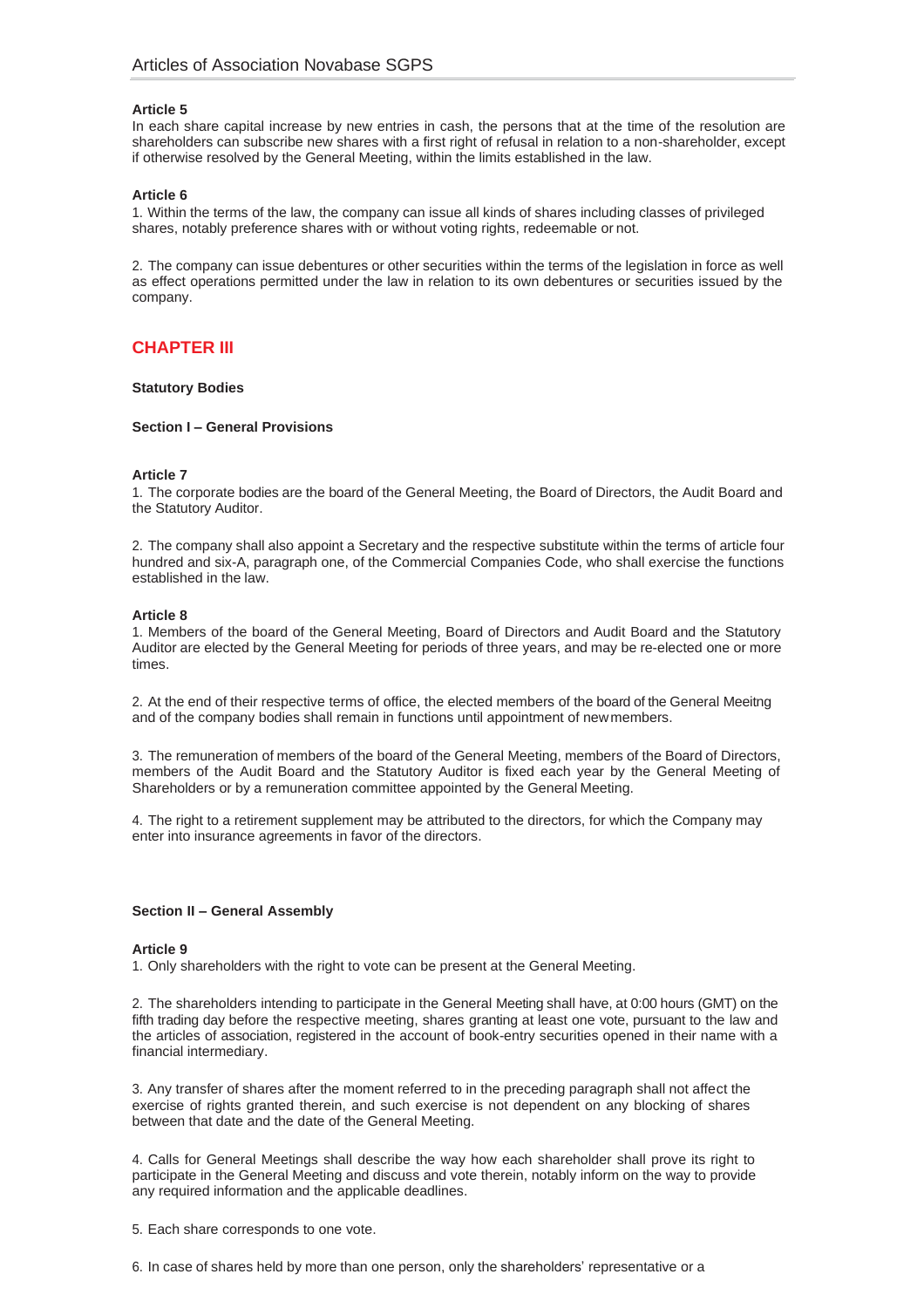representative of the latter shall be able to participate in the General Meeting.

7. Shareholders can be represented at General Meetings as provided in the law .

8. The shareholder representation can be effected by means of a letter of the shareholder in question addressed to the Chairman of the General Meeting, at least three days in advance in relation to the date appointed for the General Meeting.

9.Postal voting is permitted, provided that the following are observed:

a) Shareholders with a voting right may exercise this right by post, by means of a signed statement clearly indicating their voting intention for each point on the meeting's agenda. Shareholders may use the voting form which will be made available at the company's website in a timely fashion.

b) A legible photocopy of the shareholder's identity card or citizen card should accompany the voting form. Ifthe shareholder is a legal person, the voting form must be signed by one of its representatives and notarised.

c) Voting forms, together with the items specified in the preceding subparagraphs, must be placed in a sealed envelope addressed to the Chairman of the General Meeting, delivered by hand to the Company's registered office, or delivered to this office by registered mail by the third working day preceding the date of the General Meeting. However, in the case of an individual person submitting the voting form together with a legible photocopy of the shareholder's identity card or citizen card, the electronic mail address indicated for such purpose in the meeting's call may be used.

d) The Chairman of the General Meeting must ensure the authenticity and confidentiality of postal votes until the time of voting.

e) If the shareholder or his/her representative attends the General Meeting in person, his/her respective postal vote will be annulled.

f) Postal votes will be counted as votes against resolutions in relation to items for discussion submitted after these votes' date of issue.

### **Article 10**

The General Meeting resolves by majority voting on first or subsequently called meetings, notwithstanding the requirement of qualified majority in the cases provided in the law and in these articles of association.

#### **Article 11**

1. The board of the General Meeting shall be composed by one President and a Secretary.

2. The General Meeting is called and presided by the President of the General Assembly, who in case of absence or impediment is replaced as provided in the law.

### **Article 12**

The minimum period between a call of the General Meeting and the start of the General Meeting shall be 21 days, and the President of the General Meeting may choose to replace publications of the calls for registered letters with notice of receipt sent to all shareholders, within the terms of the law.

#### **Article 13**

The General Meeting shall meet at least once per year, or whenever a request for a meeting is submitted to the President of the General Meeting by the Board of Directors, the Audit Board or shareholder or shareholders representing at least two percent of the share capital.

#### **Section III – Board of Directors**

#### **Article 14**

1. The administration of the company activities is of the jurisdiction of a Board of Directors, which has exclusive and full powers of representation and which is composed by a minimum of three and a maximum of nineteen members elected by the General Assembly.

2. The General Meeting shall appoint the Chairman of the Board of Directors, but in case of no appointment by the General Meeting the elected Board of Directors itself shall designate the Chairman.

3. The Board of Directors can delegate in one Director certain specific administration functions, which shall to that effect be inscribed in minutes, being also able to delegate the administration of the day-today activity of the company to one or more directors (delegated-directors) or to an executive commission composed of three to nine directors.

4. The Board of Directors shall establish the functions of each delegated-director or of the executive commission, as applicable, with respect to the day- to-day activity of the company. Whenever required, the delegation to an executive committee shall include, delegating in it all powers that are not restricted under article four hundred and seven of the Commercial Companies Code whenever maybe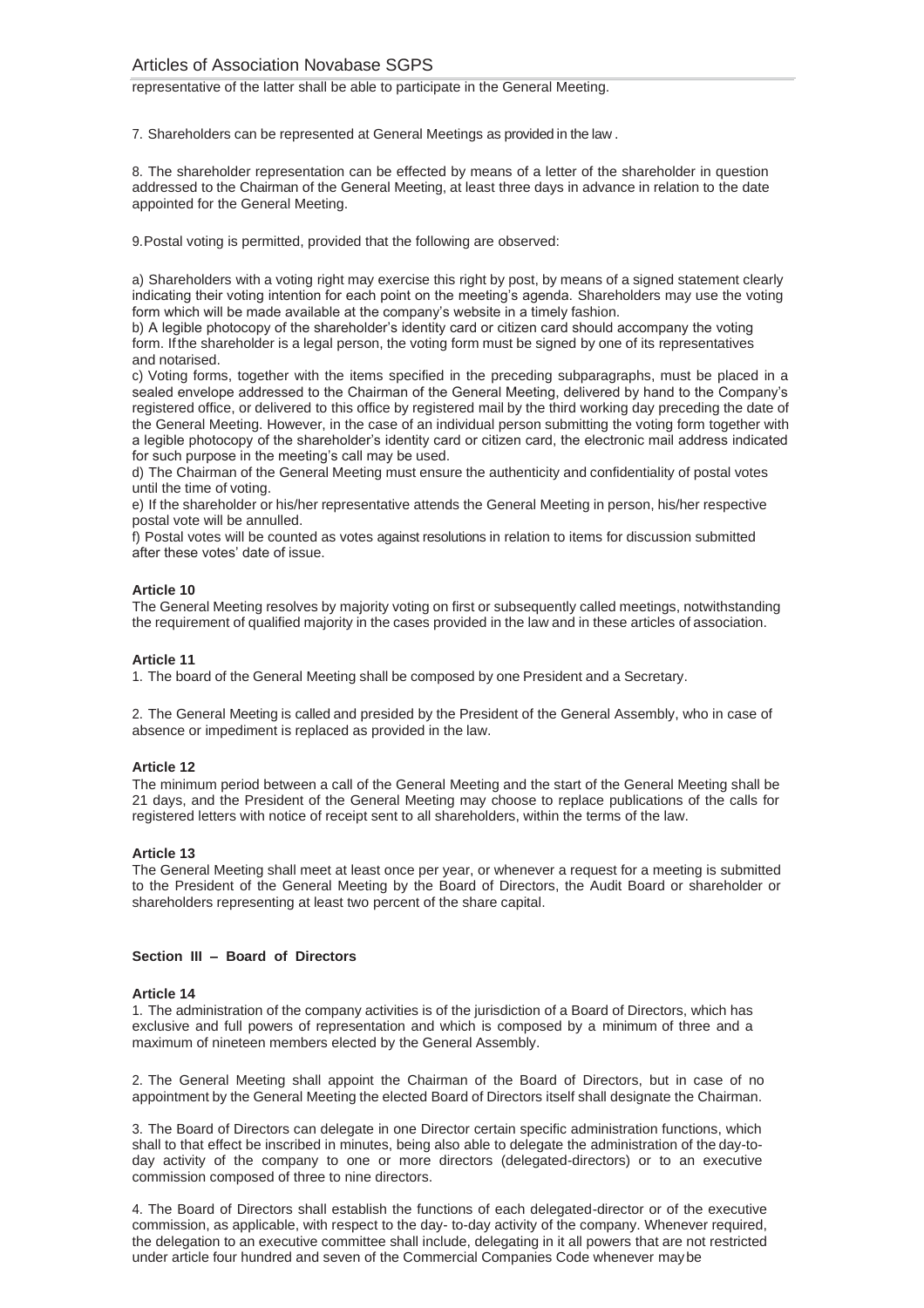necessary.

# **Article 15**

The Board of Directors is responsible in general for the exercise of the broadest powers for the pursuance of the interests and businesses of the company within the limits of the law, the articles of association and the resolutions of the General Meeting, notably:

a) To acquire, charge and transfer any rights or movable property as well as to acquire, charge and transfer real-estate property, whenever it may consider it convenient for the company;

b) To take loans and to effect any other credit operations in the interest of the company, under the terms and conditions that it may deem convenient;

c) To appoint attorneys for the company;

d) To delegate powers in its members within the terms of paragraphs three and four of Article fourteen; e) To hire employees, to establish their contractual conditions and to exercise the respective disciplinary power;

f) To represent the company in Courts or outside the Courts, either as an active or passive party, to present claims in Courts, to admit facts, to come to agreements, to relinquish litigation and to come to agreements in arbitration procedures;

g) To open, operate and cancel any bank accounts of the company, to deposit and withdraw money, to issue, to give orders of payment and to transfer cheques, bills of exchange and promissory notes, invoice extracts and any other kind of documents of title to credits;

h) To resolve on the participation in the capital of other companies or on the participation in other businesses;

i) To manage the company's businesses and to exercise all acts and operations concerning the corporate purpose that are not comprised in the powers conferred to other company bodies.

# **Article 16**

1. The company is bound by:

a) the joint signatures of two directors.

b) the signature of any director whenever expressly designated to that effect by the Board of Directors. c) the signature of a duly authorised attorney of the company within the terms of its respective power of

attorney.

d) the signature of a delegated director, within the scope of the powers granted to him by the Board of Directors.

e) the signature of any member of the executive committee, whenever expressly designated to that effect by that same executive committee, within the scope of powers granted to the executive committee by the Board of Directors.

2. In the acts of mere execution the signature of any director or attorney within the limits of the respective power of attorney is sufficient.

3. In the execution of resolutions of the General Meeting that are inscribed in the book of minutes,the intervention of a single director is sufficient.

# **Article 17**

1. The Board of Directors shall meet whenever it is convoked by its Chairman or by other two directors, having to meet at least once every quarter of the year.

2. The Board of Directors cannot take resolutions without the majority of its members being present or represented, and the resolutions of the board shall be taken by majority voting of the directors being present or represented and of the directors voting by mail. The Chairman shall have a casting vote.

3. The voting by mail or by power of attorney granted to another director ispermitted.

4. Directors who fail to attend over one third of the meetings held in a financial year, without justification approved by the Board of Directors, shall be considered permanently absent. The same is applicable to members of the executive committee who fail to attend, without justification approved by the Board of Directors, over one fifthof the Executive Committee meetings in the same period.

# **Section IV – Audit Board**

# **Article 18**

1. Supervision of the company shall be the responsibility of an Audit Board, elected by the General Meeting and composed of at least three effective members, one of whom shall be its Chairman, and at least a deputy member.

2. The Audit Board is convened by its Chairman or by two members. The Chairman of the Audit Board is